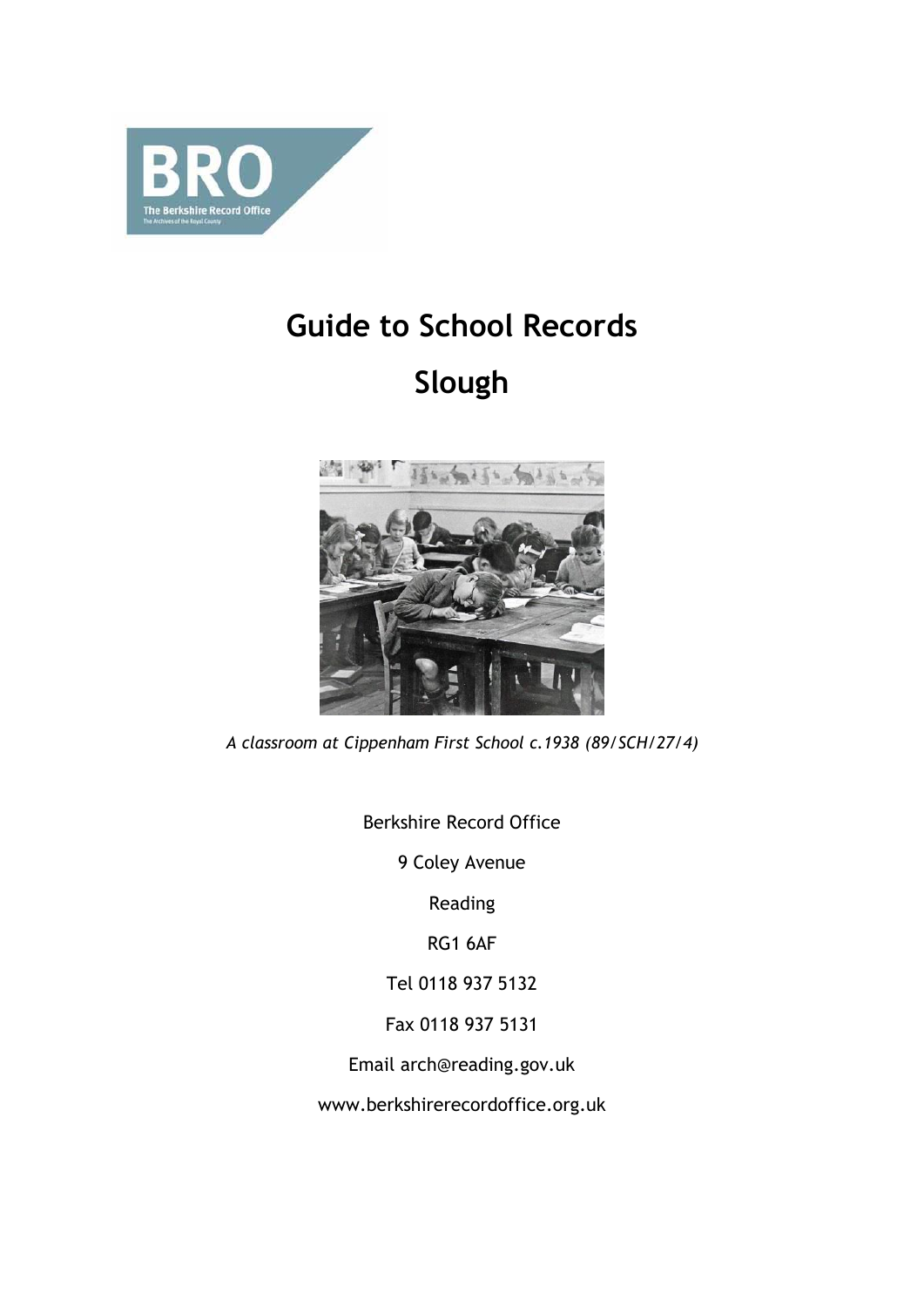# **Using this Guide**

This is a guide to sources at the BRO for schools in the Slough area. It is arranged in alphabetical order of civil parish, and then by the different kinds of record available.

The references after each entry should be quoted if you would like to see that item. For more information, please look up the reference in the appropriate catalogue.

Please note that BRO does not hold individual pupil records or exam results.

If you would like to visit the office to carry out your research, please make an appointment. Please see also our **Planning Your Visit** leaflet for more information**.**

**At CBS means the documents are at the Centre for Buckinghamshire Studies and are not held at BRO.**

# **Note on Closure**

Access to documents containing personal information is usually restricted to a minimum of 50 years after the last entry in a document. If you wish to see a restricted item please ask a member of staff.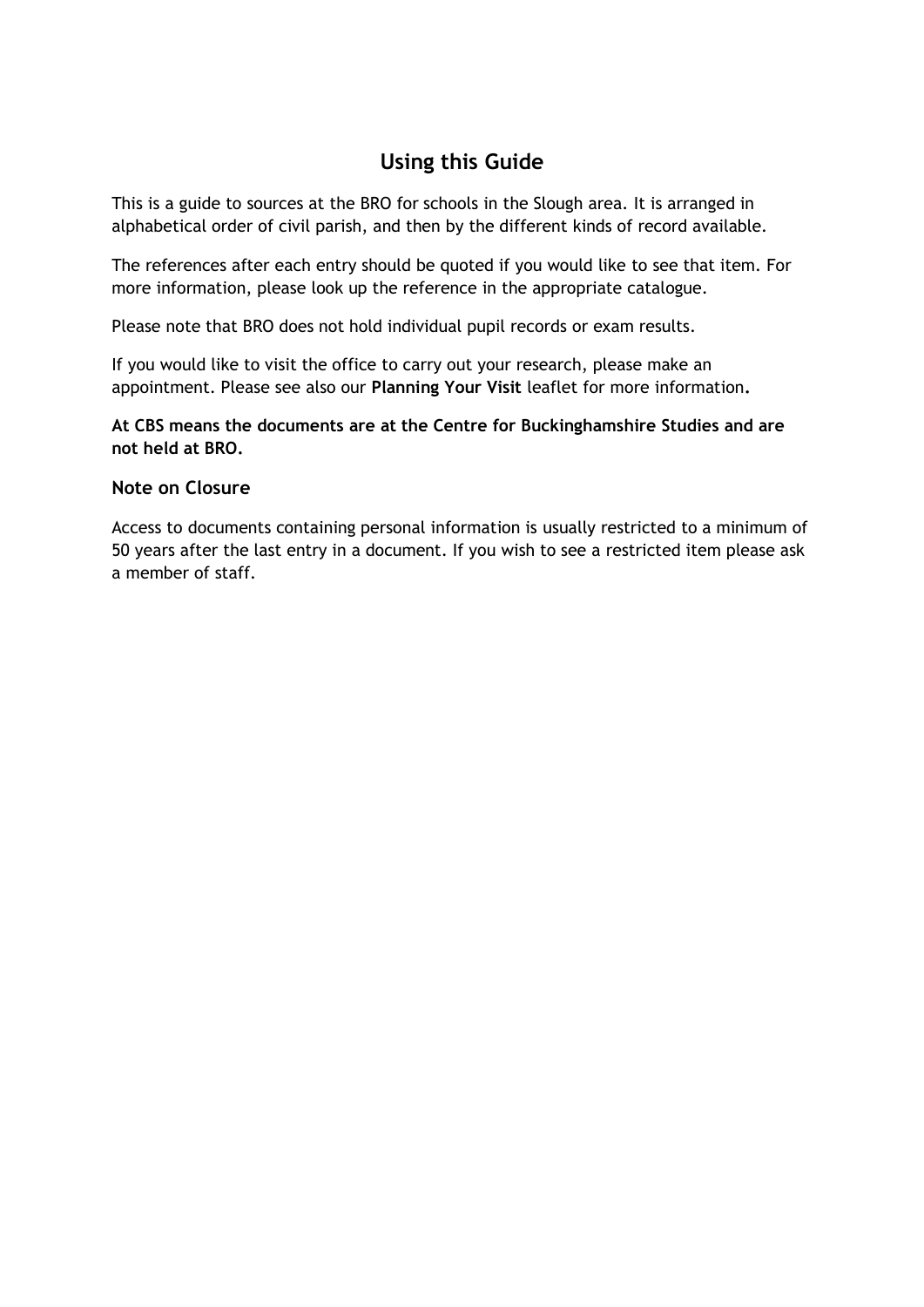| Langley                                    |                           |                         |                                 |
|--------------------------------------------|---------------------------|-------------------------|---------------------------------|
| George Green Infants,<br>Langley Marish    | Log Book                  | 1874-1961               | E/123/LB5-6 At CBS              |
| <b>Langley College of</b>                  | <b>Minutes</b>            | 1975-1981,              | 85/ED/37-38; 83/ED/9            |
| <b>Further Education</b>                   |                           | 1975-1977               |                                 |
|                                            | Other records             | 1979-1981               | 85/ED/44                        |
| Langley County                             | Minutes                   | 1978-1981,              | 84/ED/12, 13; C/EM219           |
| Secondary                                  |                           | 1982, 1974-             |                                 |
|                                            |                           | 1977                    |                                 |
| Langley Grammar                            | Minutes                   | 1974-1977,<br>1978-1986 | C/EM218; 85/ED/11;<br>86/ED/125 |
| Langley Marish Central<br>Mixed previously | Log Book                  | 1874-1954               | E/123/LB/1-4 At CBS             |
| Langley Marish Central                     |                           |                         |                                 |
| Board                                      |                           |                         |                                 |
| Langleywood County<br>Secondary            | Minutes                   | 1982-1986               | 86/ED/126                       |
| Slough                                     |                           |                         |                                 |
| <b>Baylis Court County</b>                 | <b>Admission Register</b> | 1933-1952               | 85/SCH/1/1-3                    |
| Girls' Secondary                           | Other records             | 1943-1952               | 85/SCH/1/1/4-5                  |
|                                            | <b>Minutes</b>            | 1975-1986               | 88/ED/26, 81                    |
| <b>Baylis Court Nursery</b>                | <b>Minutes</b>            | 1976-1986               | 86/ED/123                       |
| <b>Birchfield Special</b>                  | <b>Minutes</b>            | 1974-1982               | 86/ED/33                        |
| <b>British</b>                             | Plans                     | 1881                    | S/SB2/263                       |
| British Orphan Asylum                      | Plans                     | 1883                    | S/SB2/379                       |
| <b>Britwell County Primary</b>             | Minutes                   | 1974-1975               | C/EM154                         |
| <b>Castleview County</b><br>Combined       | Minutes                   | 1976-1985               | 88/ED/56                        |
| <b>Chalvey County First</b>                | Other records             | 1980-1985               | 88/ED/118                       |
| Cippenham CE                               | Log Book                  | 1897-1932               | E/189/LB1-2 At CBS              |
|                                            | Other records             | 1935-1936               | S/SB2/4480                      |
| Cippenham Council                          | Plans                     | 1946                    | S/SB2/6837                      |
| <b>Cippenham County First</b>              | Plans                     | 1931-1971               | 89/SCH/27/10-13                 |
|                                            | Log Book                  | 1937-1983               | 89/SCH/27/1-3                   |
|                                            | Minutes                   | 1976-1986               | 89/ED/19                        |
|                                            | Other records             | 1960s-1985              | 89/SCH/27/5-9                   |
|                                            | Photograph                | 1938-1985               | 89/SCH/27/4-9                   |
| Cippenham Nursery                          | Minutes                   | 1976-1986               | 88/ED/149                       |
| <b>Elementary Council</b>                  | Plans                     | 1907                    | S/SB2/1378                      |
| Elliman Avenue Council                     | Plans                     | 1946                    | S/SB2/6993                      |
| Evelyn Fox Special                         | Minutes                   | 1974-1983               | 88/ED/82                        |
|                                            | Other records             | 1976-1980               | 86/ED/24                        |
| <b>Godolphin County First</b>              | Log Book                  | 1928-1981               | 89/SCH/25/1                     |
| previously Farnham                         | <b>Minutes</b>            | 1976-1986               | 82/ED/3; 88/ED/125              |
| Council                                    | Other records             | 1976-1982               | 82/ED/10                        |
| Godolphin Middle                           | <b>Admission Register</b> | 1965-1970               | 89/SCH/32/2                     |
| previously Farnham                         | Log Book                  | 1946-1979               | 89/SCH/32/1                     |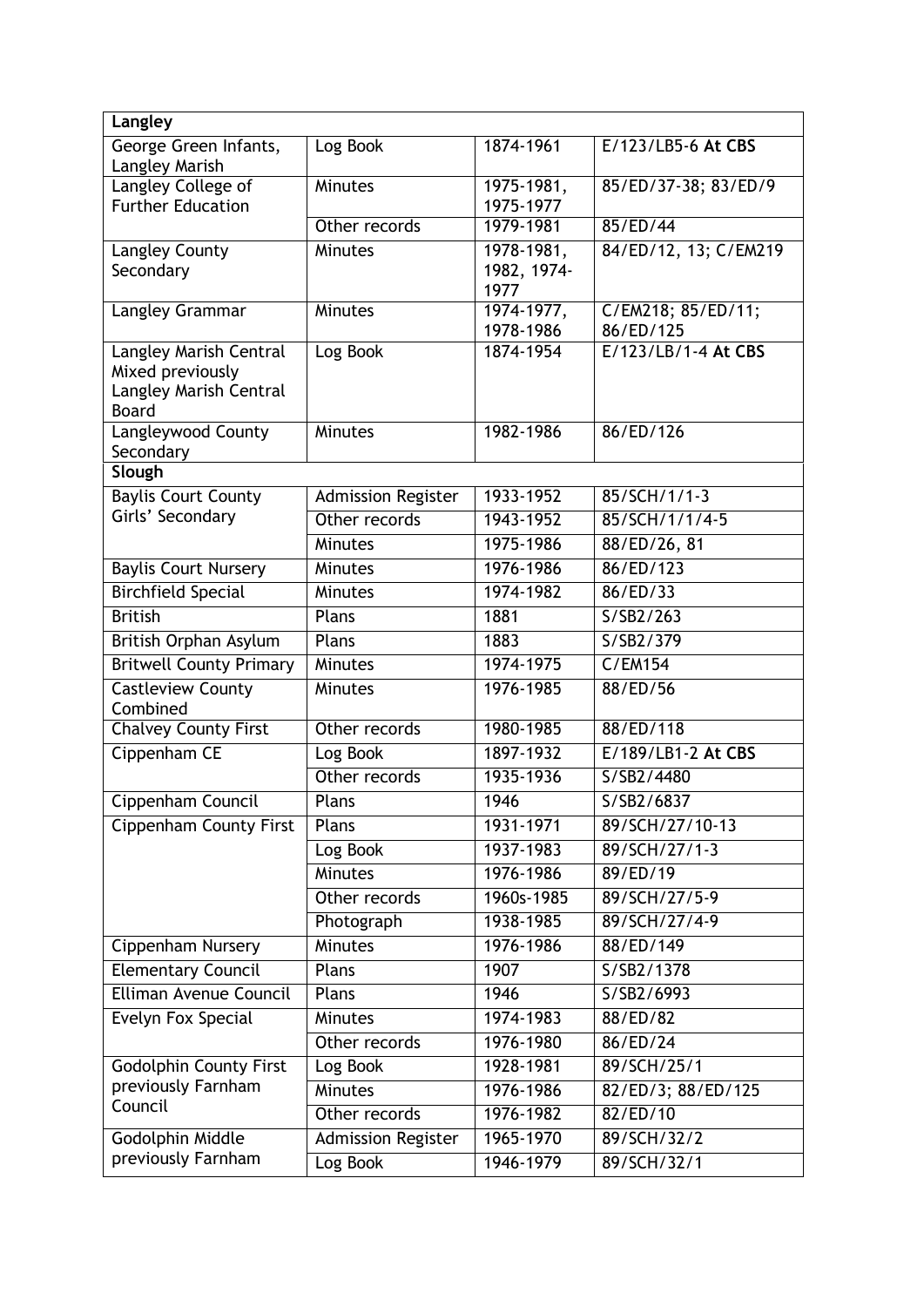| Council                                         | <b>Minutes</b>            | 1976-1986                | 82/ED/2; 88/ED/136              |
|-------------------------------------------------|---------------------------|--------------------------|---------------------------------|
|                                                 | Other records             | 1975-1982                | 82/ED/9                         |
| <b>Halidon House</b>                            | Other records             | 1929-1931                | S/SB2/2640; S/SB3/20            |
| <b>Haymill County</b>                           | <b>Minutes</b>            | 1974-1982                | C/EM200; 83/ED/5;               |
| Secondary                                       |                           |                          | 83/ED/6 combined with           |
|                                                 |                           |                          | Warren Field                    |
| Herschel High                                   | Minutes                   | 1974-1977,<br>1977-1982, | C/EM216; 85/ED/10;<br>86/ED/127 |
|                                                 |                           | 1982-1986                |                                 |
| <b>Herschel Street</b>                          | Plans                     | 1888                     | S/SB2/452                       |
| <b>Holmewood County</b>                         | <b>Minutes</b>            | 1974-1977,               | C/EM217; 84/ED/11;              |
| Secondary                                       |                           | 1978-1981.               | 84/ED/13                        |
|                                                 |                           | 1982                     |                                 |
| Holy Family RC First                            | <b>Admission Register</b> | 1968-1987                | 89/SCH/34/3-4                   |
|                                                 | Log Book                  | 1968-1987                | 89/SCH/34/1-2                   |
|                                                 | Other records             | 1985                     | 89/SCH/34/5                     |
| <b>Holy Family RC Middle</b>                    | <b>Admission Register</b> | 1962-1987                | 89/SCH/34/7-9                   |
|                                                 | Log Book                  | 1962-1980                | 89/SCH/34/6                     |
|                                                 | Other records             | 1962-1980s               | 89/SCH/34/12                    |
|                                                 | Photograph                | n.d., 20C                | 89/SCH/34/10, 11                |
| <b>James Elliman County</b>                     | <b>Minutes</b>            | 1976-1981                | 88/ED/15, 37                    |
| First previously James<br><b>Elliman County</b> |                           |                          |                                 |
| Combined                                        |                           |                          |                                 |
| James Elliman Count                             | Log Book                  | 1877-1964                | C/EL123/1; C/EL124/1            |
| Middle previously                               | Minutes                   | 1903-1913,               | 92/SCH/8; 88/ED/16              |
| Slough and Chalvey                              |                           | 1977-1981                |                                 |
| <b>British</b><br>Junior Technical              | Plans                     | 1944                     | S/SB2/6517                      |
| Langley Hall                                    | Plans                     | 1931                     | S/SB2/3069                      |
| Lea First                                       | Minutes                   | 1976-1984                | 86/ED/56                        |
|                                                 | Other records             | 1979-1985                | 86/ED/51                        |
| Lea Middle                                      | <b>Minutes</b>            | 1976-1984                | 86/ED/57                        |
|                                                 |                           | 1978-1985                | 86/ED/52                        |
|                                                 | Other records             | 1976-1986                | 86/ED/128                       |
| Lea Nursery                                     | <b>Minutes</b>            |                          |                                 |
| Littledown Special                              | Managers                  | 1986                     | 88/ED/143                       |
| Lynch Hill County<br>Combined previously        | Log Book                  | 1957-1989                | 96/SCH/6/1-3                    |
| Lynch Hill                                      | Minutes                   | 1976-1986                | 88/ED/39, 133, 134              |
| <b>County First and Lynch</b>                   | Other records             | 1976-1978                | 85/ED/5, 6                      |
| Hill County Middle                              |                           |                          |                                 |
| Lynch Hill Schools                              | <b>Minutes</b>            | 1986                     | 88/ED/133                       |
| <b>Combined Steering</b>                        |                           |                          |                                 |
| Group<br>Manual and Cookery                     | Plans                     | 1908                     | S/SB2/1415, 1447                |
| <b>Instruction Centre</b>                       |                           |                          |                                 |
| <b>Marish County First</b>                      | Minutes                   | 1976-1983                | 88/ED/17                        |
|                                                 | Other records             | 1982-1988                | 89/ED/67                        |
| Marish County Middle                            | Minutes                   | 1976-1977                | 88/ED/18                        |
|                                                 |                           |                          |                                 |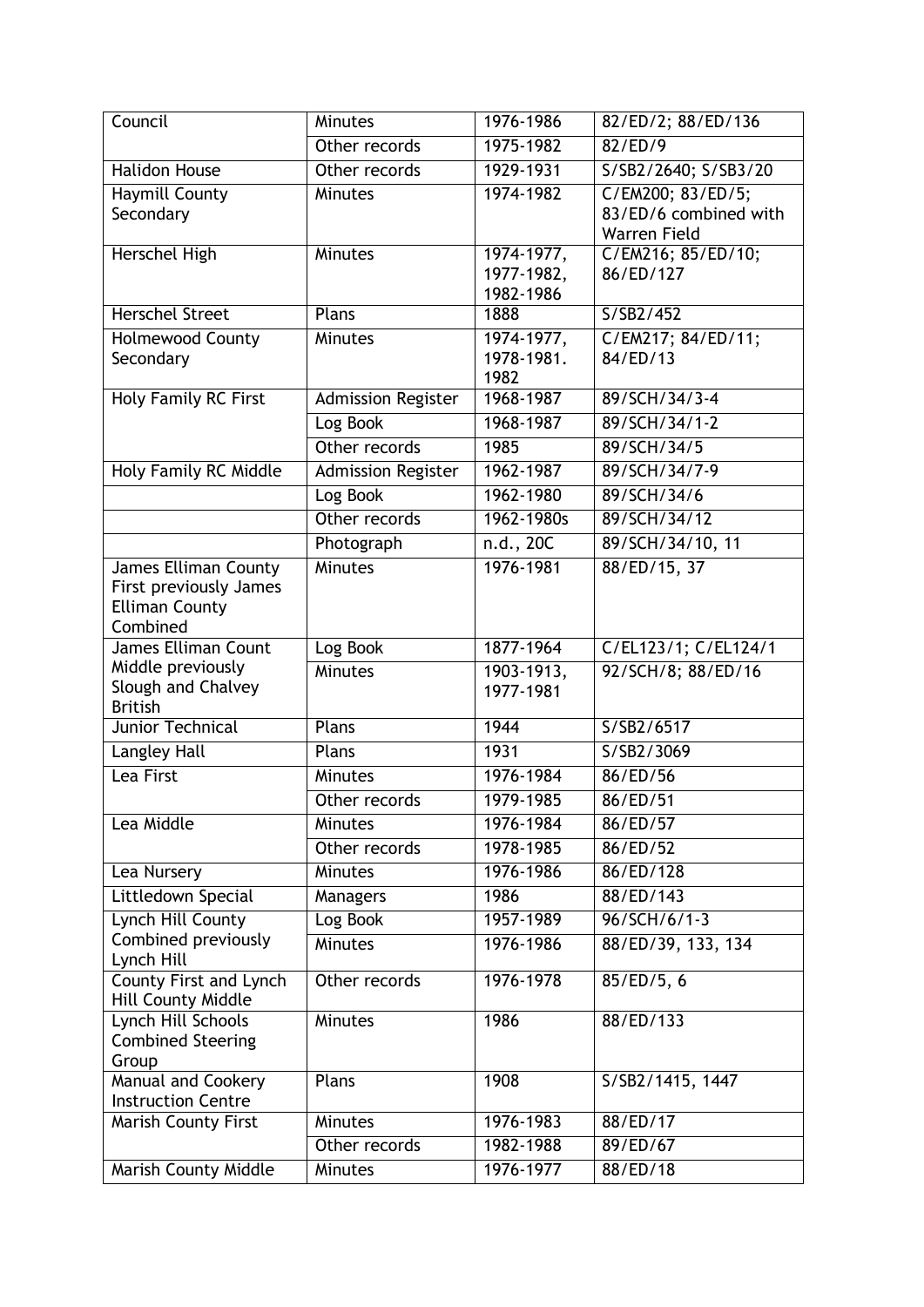| <b>Montem County First</b>                                    | <b>Admission Register</b> | 1954-1961   | 84/SCH/2/1                         |
|---------------------------------------------------------------|---------------------------|-------------|------------------------------------|
|                                                               | Minutes                   | 1976-1985   | 89/ED/60                           |
| <b>Montem Primary</b>                                         | <b>Admission Register</b> | 1958-1964   | 84/SCH/2/2                         |
| <b>Orchard County</b>                                         | <b>Minutes</b>            | 1974-1987   | C/EM220; 85/ED/9;                  |
| Secondary                                                     |                           |             | 86/ED/124; 88/ED/85                |
| <b>Parlaunt Park First</b>                                    | Minutes                   | 1976-1986   | 89/ED/46, 48                       |
| <b>Parlaunt Park Middle</b>                                   | Minutes                   | 1976-1986   | 89/ED/47, 49                       |
| <b>Priory County First</b>                                    | Minutes                   | 1976-1985   | 86/ED/2; 88/ED/67-68               |
| <b>Priory County Middle</b>                                   | Minutes                   | 1976-1985   | 86/ED/3; 88/ED/69-70               |
| <b>Ryvers County First</b>                                    | Minutes                   | 1976-1986   | 88/ED/71                           |
| <b>Ryvers County Middle</b>                                   | Log Book                  | 1956-1977   | 89/SCH/26/1                        |
| <b>Senior Mixed</b>                                           | Minutes                   | 1976-1985   | 88/ED/72, 73                       |
|                                                               | Photograph                | 1956-1985   | 89/SCH/26/2                        |
|                                                               | Plans                     | 1903        | S/SB2/1099                         |
| Slough and Eton                                               | Minutes                   | 1911-1936   | E/189/MB/1-3 At CBS                |
| Secondary Modern                                              | <b>Minutes</b>            | 1974-1985   | 88/ED/86; 89/ED/17                 |
|                                                               | Other records             | 1961-1985   | 86/ED/13; 89/ED/18                 |
| <b>Slough Boys National</b>                                   | Plans                     | 1887        | S/SB2/437                          |
| Slough Centre Nursery                                         | <b>Admission Register</b> | 1962-1990   | 93/SCH/1/3, 4                      |
|                                                               | Log Book                  | 1937-1991   | 93/SCH/1/1-2                       |
|                                                               | Other records             | 1937-1958   | 93/SCH/1/5                         |
| Slough College of                                             | <b>Minutes</b>            | 1974-1981   | 83/ED/11-12; 85/ED/50              |
| <b>Higher Education</b>                                       | Other records             | 1979-1981   | 85/ED/47                           |
| <b>Slough Girls and Infants</b><br><b>National Elementary</b> | Plans                     | 1939        | S/SB2/5860                         |
| Slough Girls National                                         | Plans                     | 1887        | S/SB2/437                          |
| Slough Grammar                                                | Other records             | 1965-1980   | 86/ED/12                           |
| Slough High                                                   | Minutes                   | 1974-1981   | 86/ED/26                           |
|                                                               | Other records             | 1972-1980   | 86/ED/19                           |
| Slough Secondary                                              | Plans                     | 1910-1914   | S/SB2/1527, 1678                   |
| Slough Technical<br><b>Education Classes</b>                  | Log Book                  | 1894-1900   | E/189A/LB/1 At CBS                 |
| St Bernard's Convent                                          | Plans                     | 1931        | S/SB2/3061                         |
| St Ethelbert's                                                | Plans                     | 1889-1938   | S/SB2/481, 684-685,                |
|                                                               |                           |             | 2511, 5509                         |
| St Joseph's                                                   | Plans                     | 1932        | S/SB2/3315                         |
| St Joseph's RC                                                | Plans                     | 1939        | S/SB2/5857                         |
| Secondary                                                     |                           |             |                                    |
| <b>Thomas Gray County</b><br><b>Combined Primary</b>          | <b>Admission Register</b> | 1896-1981   | 89/SCH/28/9-19                     |
| previously Thomas Gray                                        | Plans                     | 1904-1968   | 89/SCH/17/1/1-5;                   |
| Primary, Stoke Road                                           |                           |             | 89/SCH/17/2-5;<br>S/SB2/1183, 1631 |
| Council                                                       | Log Book                  | 1896-1977   | 89/SCH/28/1-8                      |
|                                                               | <b>Minutes</b>            | 1976-1977   | C/EM155                            |
|                                                               | Other records             | 1900-1968   | 89/SCH/28/20-22                    |
|                                                               | Photograph                | 1930s-1960s | 89/SCH/28/23                       |
| Thomas Gray Language                                          | Log Book                  | 1977-1983   | 87/SCH/1/1                         |
|                                                               |                           |             |                                    |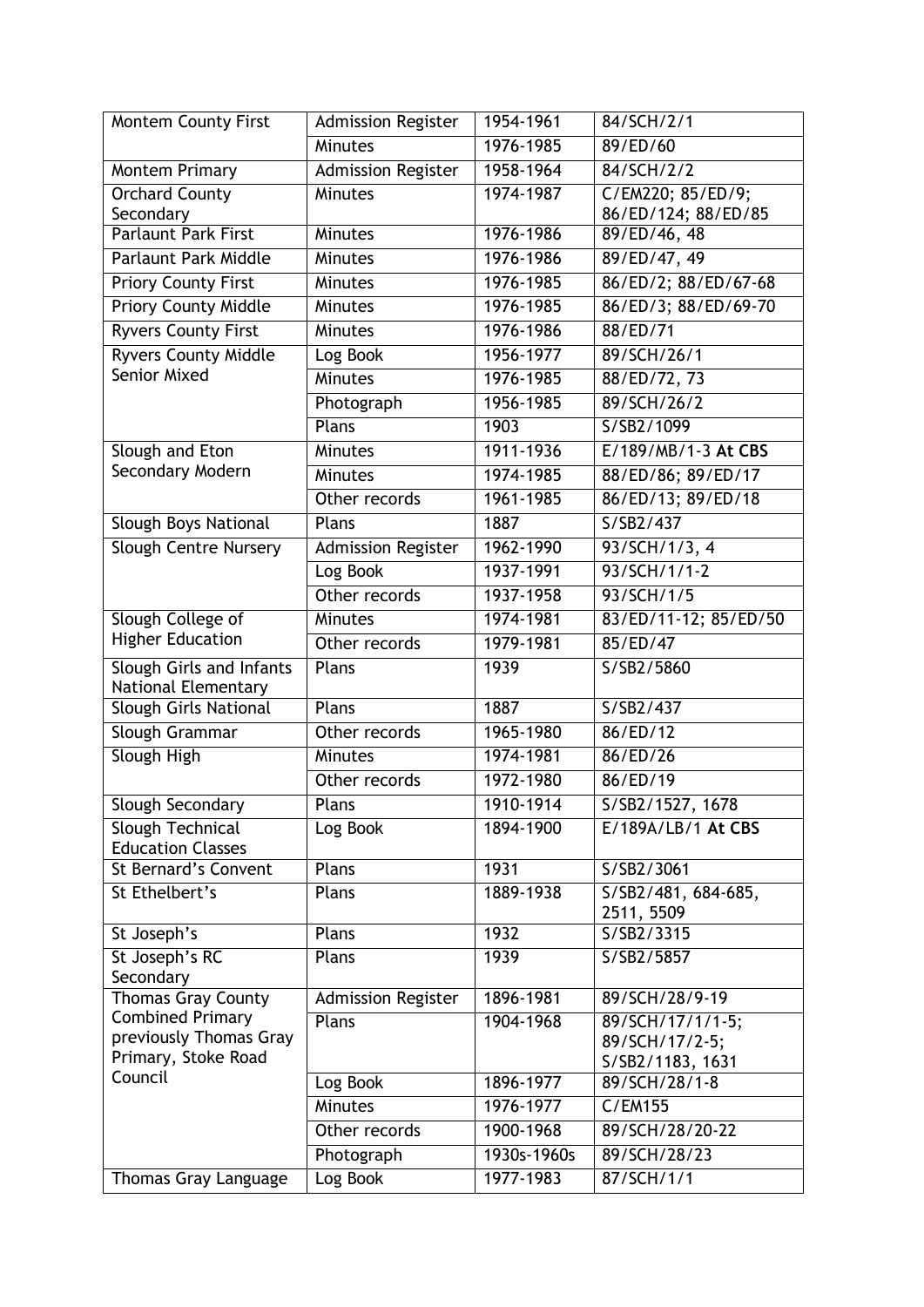| Minutes<br>1977-1983<br>87/ED/3<br>Centre<br>86/ED/11<br>1981-1983<br><b>Thomas Gray Special</b><br>Other records<br><b>Warren Field Secondary</b><br>1974-1982<br>83/ED/6, combined with<br><b>Minutes</b><br><b>Haymill County</b><br>Secondary<br>1974-1980<br>86/ED/18<br>Other records<br><b>Western House County</b><br>Log Book<br>1950-1986<br>90/SCH/8/1<br>First<br>Minutes<br>1976-1982<br>88/ED/88<br>$C/ER72/1-2$<br>1958-1966<br><b>Westgate Secondary</b><br>Admission Register<br><b>Wexham Court County</b><br><b>Admission Register</b><br>89/SCH/33/1-2<br>1956-1966<br>First<br>Minutes<br>1976-1985<br>89/ED/9, 76<br>89/SCH/33/3-5<br>1956-1958<br>Other records<br>87/SCH/4/3-5<br><b>Wexham Court Middle</b><br>1957-1972<br><b>Admission Register</b><br>previously Wexham<br>87/SCH/4/1-2;<br>Log Book<br>1957-1988<br>Court Junior<br>92/SCH/2/1<br>1974-1985<br>Minutes<br>C/EM201; 88/ED/77;<br>89/ED/8<br>$D/EX1585/1/1-7;$<br>Photograph<br>1958-1966<br>91/SCH/4/1-21<br>Punishment Book<br>1957-1985<br>87/SCH/4/6<br>87/SCH/4/7-25;<br>Other records<br>1957-1986<br>92/SCH/2/2/1-4<br><b>Wexham School Liaison</b><br>1986-1987<br>88/ED/110<br><b>Minutes</b><br>Panel<br><b>William Penn First</b><br>Log Book<br>1937-1974<br>89/SCH/29/1<br>previously Manor Park<br>87/SCH/30/1<br>Photograph<br>1983-1984<br>Council Infant<br>Department<br>1976-1982<br><b>William Penn Nursery</b><br>88/ED/51<br><b>Minutes</b><br>89/SCH/49/1<br><b>Woodside County</b><br>Log Book<br>1961-1987<br>Secondary<br>1974-1987<br>89/ED/20<br><b>Minutes</b><br>Upton-cum-Chalvey<br><b>Chalvey County First</b><br>1980-1985<br>88/ED/118<br>Other records<br>E/37/LB/1-9 At CBS<br><b>Chalvey National Mixed</b><br>Log Book<br>1868-1952<br>and Infants previously<br><b>Chalvey National Boy's</b> |                        |  |  |
|----------------------------------------------------------------------------------------------------------------------------------------------------------------------------------------------------------------------------------------------------------------------------------------------------------------------------------------------------------------------------------------------------------------------------------------------------------------------------------------------------------------------------------------------------------------------------------------------------------------------------------------------------------------------------------------------------------------------------------------------------------------------------------------------------------------------------------------------------------------------------------------------------------------------------------------------------------------------------------------------------------------------------------------------------------------------------------------------------------------------------------------------------------------------------------------------------------------------------------------------------------------------------------------------------------------------------------------------------------------------------------------------------------------------------------------------------------------------------------------------------------------------------------------------------------------------------------------------------------------------------------------------------------------------------------------------------------------------------------------------------------------------------------------------------------------------------------|------------------------|--|--|
|                                                                                                                                                                                                                                                                                                                                                                                                                                                                                                                                                                                                                                                                                                                                                                                                                                                                                                                                                                                                                                                                                                                                                                                                                                                                                                                                                                                                                                                                                                                                                                                                                                                                                                                                                                                                                                  |                        |  |  |
|                                                                                                                                                                                                                                                                                                                                                                                                                                                                                                                                                                                                                                                                                                                                                                                                                                                                                                                                                                                                                                                                                                                                                                                                                                                                                                                                                                                                                                                                                                                                                                                                                                                                                                                                                                                                                                  |                        |  |  |
|                                                                                                                                                                                                                                                                                                                                                                                                                                                                                                                                                                                                                                                                                                                                                                                                                                                                                                                                                                                                                                                                                                                                                                                                                                                                                                                                                                                                                                                                                                                                                                                                                                                                                                                                                                                                                                  |                        |  |  |
|                                                                                                                                                                                                                                                                                                                                                                                                                                                                                                                                                                                                                                                                                                                                                                                                                                                                                                                                                                                                                                                                                                                                                                                                                                                                                                                                                                                                                                                                                                                                                                                                                                                                                                                                                                                                                                  |                        |  |  |
|                                                                                                                                                                                                                                                                                                                                                                                                                                                                                                                                                                                                                                                                                                                                                                                                                                                                                                                                                                                                                                                                                                                                                                                                                                                                                                                                                                                                                                                                                                                                                                                                                                                                                                                                                                                                                                  |                        |  |  |
|                                                                                                                                                                                                                                                                                                                                                                                                                                                                                                                                                                                                                                                                                                                                                                                                                                                                                                                                                                                                                                                                                                                                                                                                                                                                                                                                                                                                                                                                                                                                                                                                                                                                                                                                                                                                                                  |                        |  |  |
|                                                                                                                                                                                                                                                                                                                                                                                                                                                                                                                                                                                                                                                                                                                                                                                                                                                                                                                                                                                                                                                                                                                                                                                                                                                                                                                                                                                                                                                                                                                                                                                                                                                                                                                                                                                                                                  |                        |  |  |
|                                                                                                                                                                                                                                                                                                                                                                                                                                                                                                                                                                                                                                                                                                                                                                                                                                                                                                                                                                                                                                                                                                                                                                                                                                                                                                                                                                                                                                                                                                                                                                                                                                                                                                                                                                                                                                  |                        |  |  |
|                                                                                                                                                                                                                                                                                                                                                                                                                                                                                                                                                                                                                                                                                                                                                                                                                                                                                                                                                                                                                                                                                                                                                                                                                                                                                                                                                                                                                                                                                                                                                                                                                                                                                                                                                                                                                                  |                        |  |  |
|                                                                                                                                                                                                                                                                                                                                                                                                                                                                                                                                                                                                                                                                                                                                                                                                                                                                                                                                                                                                                                                                                                                                                                                                                                                                                                                                                                                                                                                                                                                                                                                                                                                                                                                                                                                                                                  |                        |  |  |
|                                                                                                                                                                                                                                                                                                                                                                                                                                                                                                                                                                                                                                                                                                                                                                                                                                                                                                                                                                                                                                                                                                                                                                                                                                                                                                                                                                                                                                                                                                                                                                                                                                                                                                                                                                                                                                  |                        |  |  |
|                                                                                                                                                                                                                                                                                                                                                                                                                                                                                                                                                                                                                                                                                                                                                                                                                                                                                                                                                                                                                                                                                                                                                                                                                                                                                                                                                                                                                                                                                                                                                                                                                                                                                                                                                                                                                                  |                        |  |  |
|                                                                                                                                                                                                                                                                                                                                                                                                                                                                                                                                                                                                                                                                                                                                                                                                                                                                                                                                                                                                                                                                                                                                                                                                                                                                                                                                                                                                                                                                                                                                                                                                                                                                                                                                                                                                                                  |                        |  |  |
|                                                                                                                                                                                                                                                                                                                                                                                                                                                                                                                                                                                                                                                                                                                                                                                                                                                                                                                                                                                                                                                                                                                                                                                                                                                                                                                                                                                                                                                                                                                                                                                                                                                                                                                                                                                                                                  |                        |  |  |
|                                                                                                                                                                                                                                                                                                                                                                                                                                                                                                                                                                                                                                                                                                                                                                                                                                                                                                                                                                                                                                                                                                                                                                                                                                                                                                                                                                                                                                                                                                                                                                                                                                                                                                                                                                                                                                  |                        |  |  |
|                                                                                                                                                                                                                                                                                                                                                                                                                                                                                                                                                                                                                                                                                                                                                                                                                                                                                                                                                                                                                                                                                                                                                                                                                                                                                                                                                                                                                                                                                                                                                                                                                                                                                                                                                                                                                                  |                        |  |  |
|                                                                                                                                                                                                                                                                                                                                                                                                                                                                                                                                                                                                                                                                                                                                                                                                                                                                                                                                                                                                                                                                                                                                                                                                                                                                                                                                                                                                                                                                                                                                                                                                                                                                                                                                                                                                                                  |                        |  |  |
|                                                                                                                                                                                                                                                                                                                                                                                                                                                                                                                                                                                                                                                                                                                                                                                                                                                                                                                                                                                                                                                                                                                                                                                                                                                                                                                                                                                                                                                                                                                                                                                                                                                                                                                                                                                                                                  |                        |  |  |
|                                                                                                                                                                                                                                                                                                                                                                                                                                                                                                                                                                                                                                                                                                                                                                                                                                                                                                                                                                                                                                                                                                                                                                                                                                                                                                                                                                                                                                                                                                                                                                                                                                                                                                                                                                                                                                  |                        |  |  |
|                                                                                                                                                                                                                                                                                                                                                                                                                                                                                                                                                                                                                                                                                                                                                                                                                                                                                                                                                                                                                                                                                                                                                                                                                                                                                                                                                                                                                                                                                                                                                                                                                                                                                                                                                                                                                                  |                        |  |  |
|                                                                                                                                                                                                                                                                                                                                                                                                                                                                                                                                                                                                                                                                                                                                                                                                                                                                                                                                                                                                                                                                                                                                                                                                                                                                                                                                                                                                                                                                                                                                                                                                                                                                                                                                                                                                                                  |                        |  |  |
|                                                                                                                                                                                                                                                                                                                                                                                                                                                                                                                                                                                                                                                                                                                                                                                                                                                                                                                                                                                                                                                                                                                                                                                                                                                                                                                                                                                                                                                                                                                                                                                                                                                                                                                                                                                                                                  |                        |  |  |
|                                                                                                                                                                                                                                                                                                                                                                                                                                                                                                                                                                                                                                                                                                                                                                                                                                                                                                                                                                                                                                                                                                                                                                                                                                                                                                                                                                                                                                                                                                                                                                                                                                                                                                                                                                                                                                  |                        |  |  |
|                                                                                                                                                                                                                                                                                                                                                                                                                                                                                                                                                                                                                                                                                                                                                                                                                                                                                                                                                                                                                                                                                                                                                                                                                                                                                                                                                                                                                                                                                                                                                                                                                                                                                                                                                                                                                                  |                        |  |  |
|                                                                                                                                                                                                                                                                                                                                                                                                                                                                                                                                                                                                                                                                                                                                                                                                                                                                                                                                                                                                                                                                                                                                                                                                                                                                                                                                                                                                                                                                                                                                                                                                                                                                                                                                                                                                                                  |                        |  |  |
|                                                                                                                                                                                                                                                                                                                                                                                                                                                                                                                                                                                                                                                                                                                                                                                                                                                                                                                                                                                                                                                                                                                                                                                                                                                                                                                                                                                                                                                                                                                                                                                                                                                                                                                                                                                                                                  |                        |  |  |
|                                                                                                                                                                                                                                                                                                                                                                                                                                                                                                                                                                                                                                                                                                                                                                                                                                                                                                                                                                                                                                                                                                                                                                                                                                                                                                                                                                                                                                                                                                                                                                                                                                                                                                                                                                                                                                  |                        |  |  |
|                                                                                                                                                                                                                                                                                                                                                                                                                                                                                                                                                                                                                                                                                                                                                                                                                                                                                                                                                                                                                                                                                                                                                                                                                                                                                                                                                                                                                                                                                                                                                                                                                                                                                                                                                                                                                                  |                        |  |  |
|                                                                                                                                                                                                                                                                                                                                                                                                                                                                                                                                                                                                                                                                                                                                                                                                                                                                                                                                                                                                                                                                                                                                                                                                                                                                                                                                                                                                                                                                                                                                                                                                                                                                                                                                                                                                                                  |                        |  |  |
|                                                                                                                                                                                                                                                                                                                                                                                                                                                                                                                                                                                                                                                                                                                                                                                                                                                                                                                                                                                                                                                                                                                                                                                                                                                                                                                                                                                                                                                                                                                                                                                                                                                                                                                                                                                                                                  | and Girls' Schools and |  |  |
| Chalvey Infants                                                                                                                                                                                                                                                                                                                                                                                                                                                                                                                                                                                                                                                                                                                                                                                                                                                                                                                                                                                                                                                                                                                                                                                                                                                                                                                                                                                                                                                                                                                                                                                                                                                                                                                                                                                                                  |                        |  |  |
| <b>Upton CE</b><br>1886-1888<br>Plans<br>S/SB2/412, 412A, 456                                                                                                                                                                                                                                                                                                                                                                                                                                                                                                                                                                                                                                                                                                                                                                                                                                                                                                                                                                                                                                                                                                                                                                                                                                                                                                                                                                                                                                                                                                                                                                                                                                                                                                                                                                    |                        |  |  |